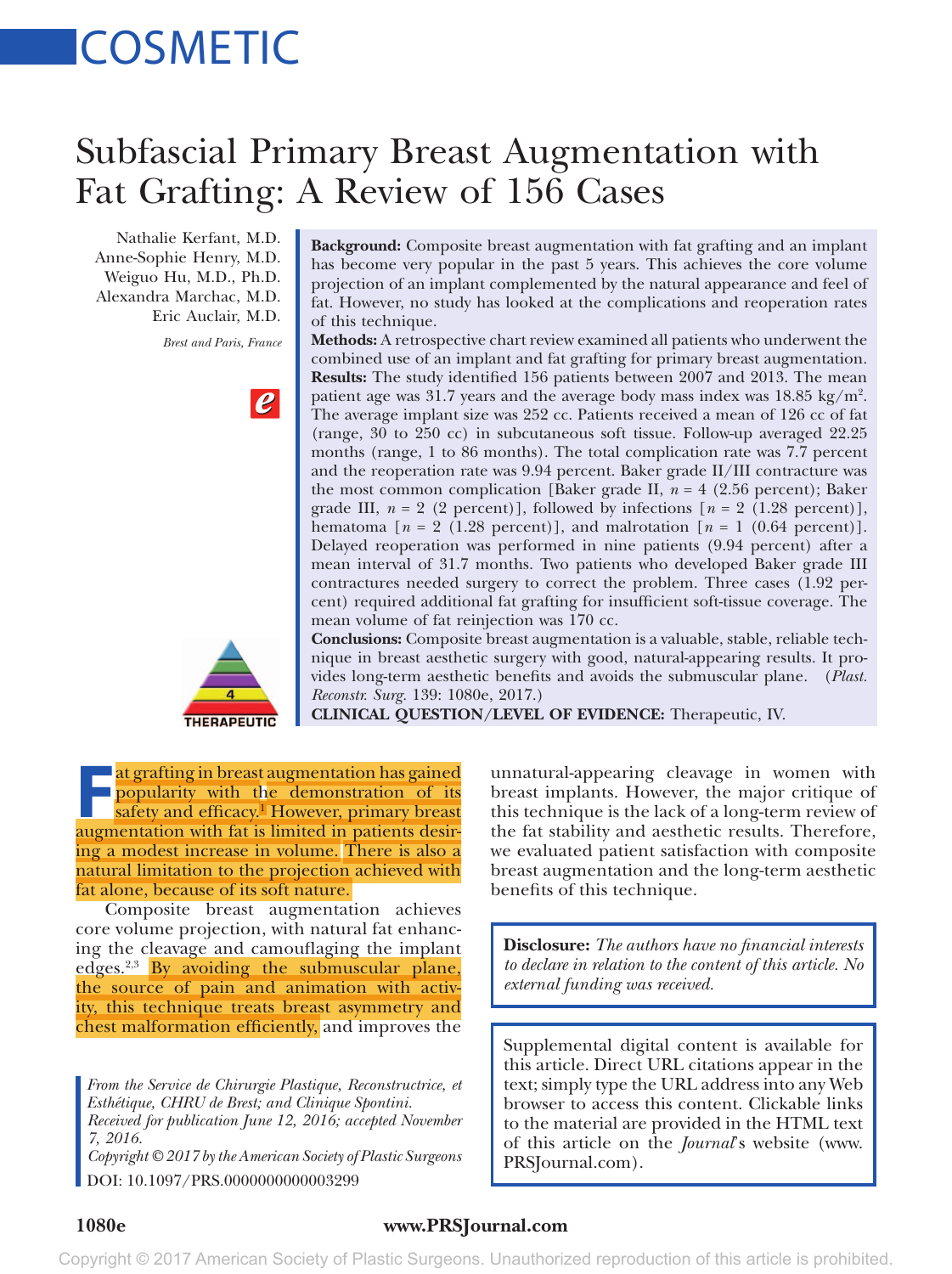### **PATIENTS AND METHODS**

#### **Study Methods**

The senior author (E.A.) has maintained a composite breast augmentation database since December of 2006. The patient inclusion criterion was retrofascial primary breast augmentation with the combined use of fat and an implant. All patients had bilateral breast augmentation.

Patients were excluded if they had breast ptosis, retroglandular composite augmentation, breast augmentation revision using this technique, or prior breast surgery. Patients were evaluated preoperatively and postoperatively with a combination of clinical evaluation, photographs, and mammography. The data evaluated included patient age, body mass index, pocket selection, implant type and size, volume of lipoaspiration, volume and location of fat reinjection, length of follow-up, early and late complications, additional fat grafting, and the incidence of and reason for reoperation.

#### **Surgical Technique**

All of the procedures were performed by the same surgeon (E.A.). (**See Video, Supplemental Digital Content 1**, which demonstrates primary composite breast augmentation with round textured gel implants and fat overlay, available in the "Related Videos" section of the full-text article on PRSJournal.com or, for Ovid users, at *[http://links.](http://links.lww.com/PRS/C122) [lww.com/PRS/C122](http://links.lww.com/PRS/C122)*.) Depending on the harvest site, the patient is first placed in the ventral position if fat is to be harvested from the buttocks or posterior thighs. If sufficient fat can be harvested from



**Video.** Supplemental Digital Content 1, which demonstrates primary composite breast augmentation with round textured gel implants and fat overlay, is available in the "Related Videos" section of the full-text article on PRSJournal.com or, for Ovid users, at *<http://links.lww.com/PRS/C122>*.

the abdomen and anteromedial thighs, the operation can all be performed in the supine position. The patient is positioned with the arms abducted at 45 degrees and elbow flexed at 90 degrees. This position allows efficient access to the axillary region, while not distorting the breast position.

#### **Infiltration**

The lipoaspiration sites are infiltrated using 400 ml of normal saline, analgesics (40 ml of lidocaine with 1% adrenaline and 7.5 mg of ropivacaine), and 0.4 mg of adrenaline.

#### **Fat Harvesting**

Harvesting is performed using a 3-mm liposuction cannula. The fat is harvested under low pressure and the material collected with a sterile suction-assisted device. Then, the harvested material is loaded into 10-ml syringes, which are subsequently centrifuged for 1 minute at 3000 rpm.

#### **Device Implantation**

Textured gel implants are placed in a retrofascial position through a 4-cm-long stairstep axillary incision or a periareolar incision. An illuminated retractor is used to form an adjusted implant pocket and to ensure optimal hemostasis. The wound is closed in layers immediately after implant placement.

#### **Fat Overlay**

Fat grafting is performed with a 16- or 18-gauge, 15-cm-long cannula using two incisions: one medial to the inframammary fold and one superomedial to the areola (Fig. 1). Fat is placed subcutaneously at the medial edge of the implant, in the cleavage and submammary areas (Fig. 2).

#### **RESULTS**

The study enrolled 156 consecutive women with a mean age of 31.7 years (range, 19 to 51 years) between December of 2006 and December of 2013 with an average follow-up of 22.25 months (range, 1 to 86 months). The average body mass index was 18.85 kg/m<sup>2</sup> (range, 15.7 to 24.7 kg/m<sup>2</sup>). Breast hypoplasia was the most common preoperative diagnosis, followed by breast asymmetry (Fig. 3). Preoperative mammograms were classified as American College of Radiology 1 or 2 in all patients.

#### **Devices and Techniques**

All patients received textured gel implants: 70.52 percent  $(n = 220)$  were textured, shaped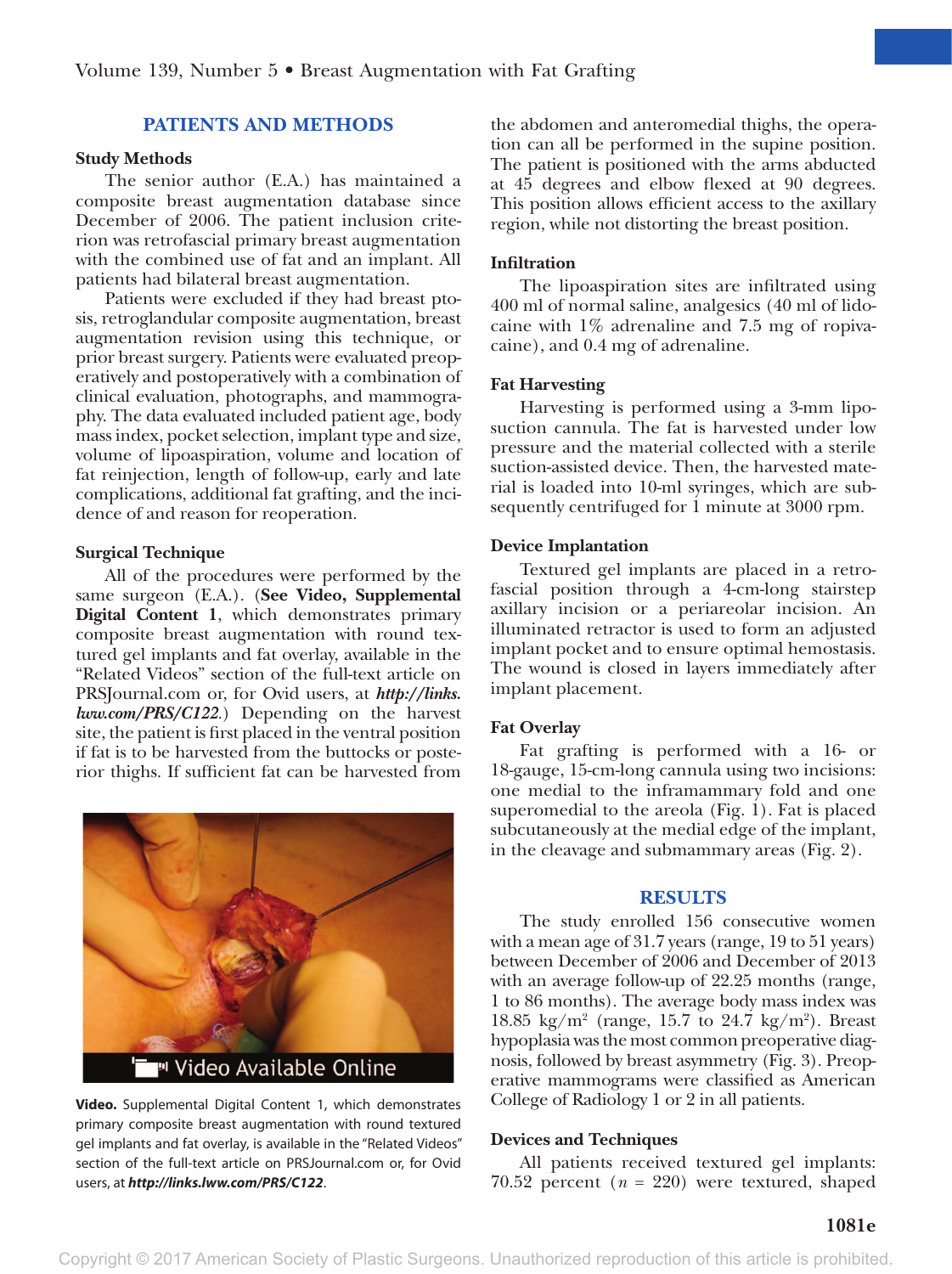

**Fig. 1.** (*Above*) Fat grafting incision medial to the inframammary fold. *(Below)* Fat grafting incision superomedial to the areola.

implants; and 29.48 percent  $(n = 92)$  were textured, round gel implants. Twelve patients (7.7 percent) had asymmetric augmentation.

The average implant size was 252 cc (range, 150 to 475 cc) (Table 1). The average implant sizes for shaped and round implants were 257 and 238 cc, respectively. Implant placement was performed using a transaxillary approach in most cases  $[n = 144 (92.3 percent)]$ , with periareolar



Fig. 2. Fat placement.

**1082e**

incisions  $[n = 12 (7.69) \text{ percent}]$  for the remainder. A subfascial pocket was used in all cases.

An average of 457 cc (range, 60 to 2500 cc) of fat was removed and the patients received a mean of 126 cc (range, 30 to 250 cc) of fat in subcutaneous soft tissue. Donor sites were the thighs in most cases, followed by the abdomen, hip, and knee. The volume of fat reinjection was asymmetric in 17 cases (9.9 percent). Fat reinjection was performed only in the cleavage area in 140 cases (89.7 percent), in the cleavage area and a pectus excavatum thorax deformity in eight cases (5.12 percent), and in the anterior breast in eight cases (5.12 percent). The mean operating time was 90 minutes (range, 70 to 180 minutes).

#### **Complications and Reoperations**

Twelve patients had one complication each (Table 2). Baker grade II/III contractures were the most common complications [Baker grade II, *n* = 4 (2.56 percent); Baker grade III, *n* = 2 (2 percent)], followed by infections [*n* = 2 (1.28 percent), hematoma  $[n=2 (1.28 \text{ percent})]$ , and malrotation  $[n = 1 (0.64 percent)]$ . No fat necrosis or cyst was observed. There were no donor-site complications.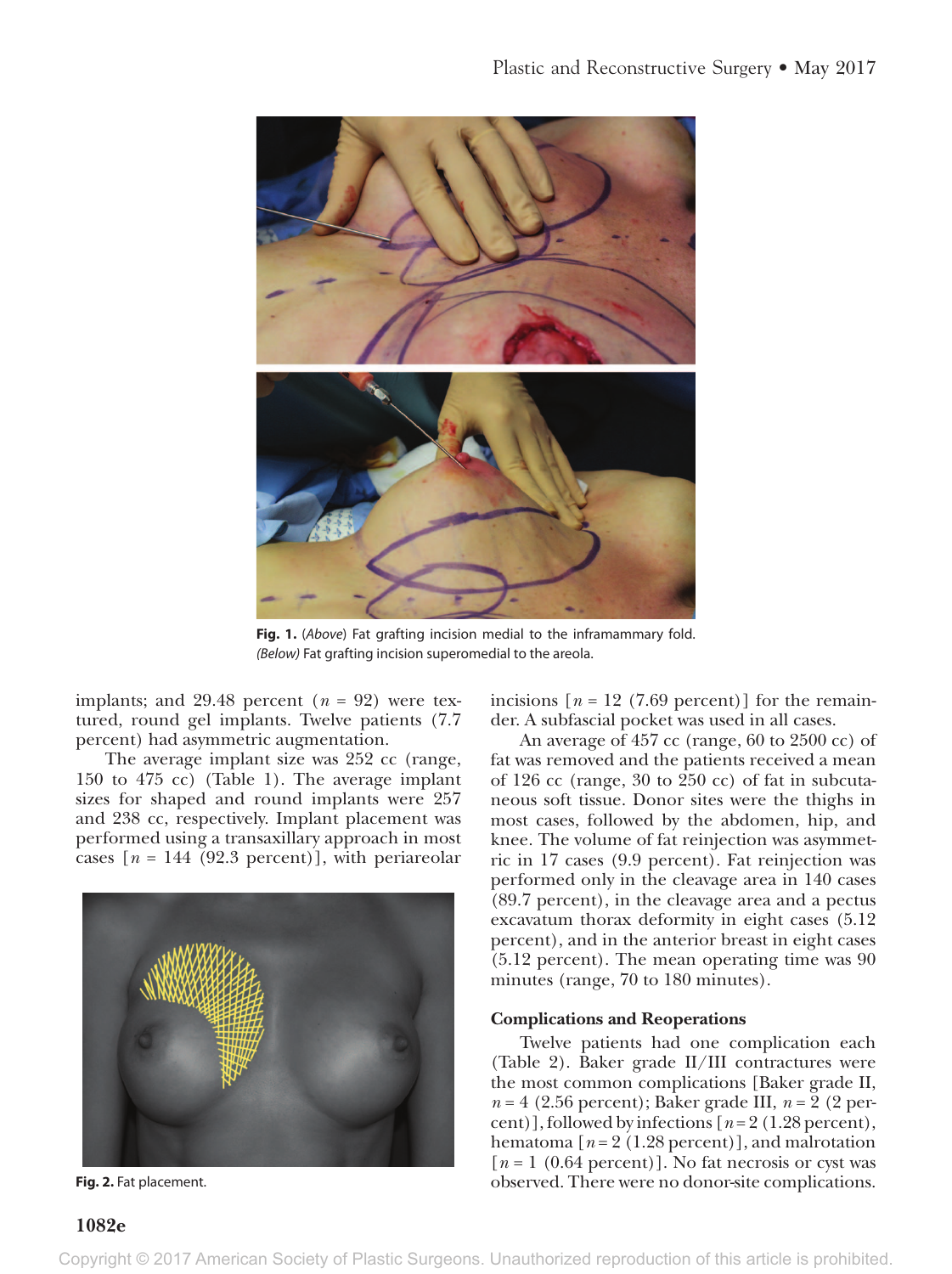

**Fig. 3.** Preoperative diagnoses.

#### **Table 1. Implants Characteristics**

| <b>Implant Volume (cc)</b> | No. of Patients $(\%)$ |
|----------------------------|------------------------|
| <200                       | 13 (4.8)               |
| $200 - 250$                | 70(44.8)               |
| $251 - 300$                | 63(40.4)               |
| $301 - 350$                | 8 (5.12)               |
| >350                       | 2(1.28)                |

**Table 2. Complications and Reasons for Reoperation (***n* **= 156)**

| <b>Variable</b>                       | No. of Patients $(\%)$ |
|---------------------------------------|------------------------|
| Types of complications                |                        |
| Capsular contracture, Baker grade     |                        |
|                                       | 4(2.56)                |
| Ш                                     | $2(2)$ *               |
| <b>Hematoma</b>                       | 2(1.28)                |
| Infection                             | 2(1.28)                |
| Rotation                              | 1(0.64)                |
| Reason for reoperation                |                        |
| Palpable/visible implant edge         | 3(1.92)                |
| Volume augmentation                   | 3(1.92)                |
| Capsular contracture, Baker grade III | 2(1.28)                |
| Asymmetry                             | (0.64)                 |
|                                       |                        |

\*2% of patients with follow-up >12 mo.

The infection required surgery in two cases. Early management enabled pocket washing and immediate implant replacement in both cases. No hematoma or malrotation needed reoperation. Delayed reoperation was performed in nine patients (9.94 percent) after a mean of 31.7 months (range, 3 to 72 months).

Two patients who developed Baker grade III contractures needed surgery to correct the problem. Three cases (1.92 percent) required additional fat grafting for insufficient soft-tissue coverage. The

mean volume of fat reinjection was 170 cc (range, 110 to 280 cc). Three patients required volume augmentation, with prostheses alone in two cases and a prosthesis and fat in one case.

#### **DISCUSSION**

Breast augmentation is among the most popular procedures in aesthetic surgery. Increasingly, however, patients are seeking a natural-appearing result, afraid of an "operated-on" appearance. As one solution for obtaining natural-appearing results, fat injection in breast augmentation has become extremely popular. However, as this alone does not provide sufficient volume, fat grafting is performed simultaneously with an implant to obtained the desired breast size increase with natural-appearing results, particularly in the cleavage and presternal areas and in thin patients.4,5 Fat is injected not to increase the breast size, but to enhance the breast contour and cleavage, particularly in very thin patients<sup>4</sup> (Fig. 4).

Because little is known about the ultimate outcomes following composite breast augmentation, this study analyzed the effects of lipofilling in primary composite breast augmentation in terms of complications, reoperations, and the cosmetic result. Most of the problems in breast augmentation are related to soft tissues and implant coverage.3 Many parameters determine the optimal coverage of the implant, such as the type of pocket, pocket dissection, soft-tissue coverage, and the skin.<sup>6</sup> Many articles have reported the advantages of the subfascial plane, which avoids a submuscular position and provides adequate support.<sup>7-10</sup> Tijerina et al.<sup>11</sup> demonstrated that the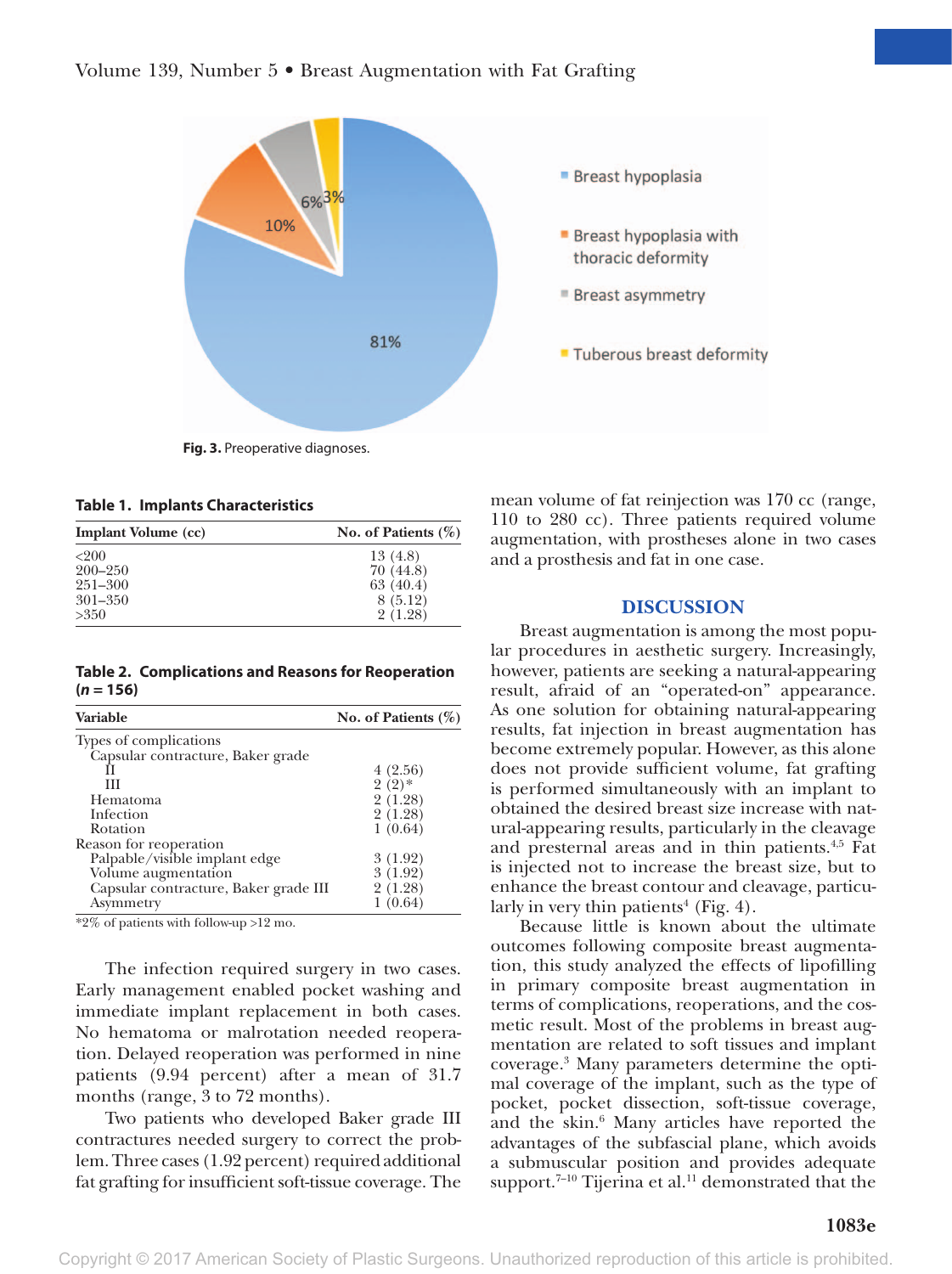

**Fig. 4.** (*Above*) Preoperative views of a 37-year-old patient. (*Below*) Two-year postoperative views with a retrofascial 240-cc shaped implant, placed by means of an axillary approach. The procedure was completed with a fat overlay of 120 cc (60 cc on each side) in the cleavage area.

pectoral fascia, which is thicker in the upper part of the breast, $12$  limited superior displacement by forcing the implant downward.

Regarding the implant profile, shaped implants have gained popularity with the increasing demand for a natural-appearing cleavage. Even in experienced hands, however, there is a risk of malrotation.13 To avoid this, fat grafting with shaping of the implant allows us to use more round implants in a retroglandular position. In our center, in 2014, the use of shaped implants declined to 9 percent versus 91 percent for round implants. The remaining 10 percent of patients who still benefited from anatomical implants were those with a nipple-to–inframammary-fold distance of less than 3 to 4 cm, because it has been demonstrated that anatomical implants allow increasing the nipple-to–inframammary-fold distance more than round implants.<sup>14</sup> Composite breast augmentation also allows us to shape a round implant and resolve the problem of malrotation (Fig. 5).

However, implant volume is significantly correlated with the risk of complications.12,15 We believe that fat grafting with implants permits the placement of a smaller implant, which reduces complications. This may explain the low rate of complications in our series, in which the mean volume was 252 cc. Another point to consider is the possibility of asymmetry caused by unequal fat resorption over time. In a previous study, we used three-dimensional imaging to study fat resorption. In primary composite augmentation, patients demonstrated 53 percent volume maintenance.3 Volume maintenance was higher in secondary cases, primarily because of preexpansion of the tissue. However, we observed no breast asymmetry during follow-up in this study. One of the criticisms of this technique is the longer operating time, although the mean operating time was 90 minutes, which still seems reasonable, considering the aesthetic benefits of liposuction.

#### **CONCLUSIONS**

This series of primary composite breast augmentation demonstrated that fat grafting and

Copyright © 2017 American Society of Plastic Surgeons. Unauthorized reproduction of this article is prohibited.